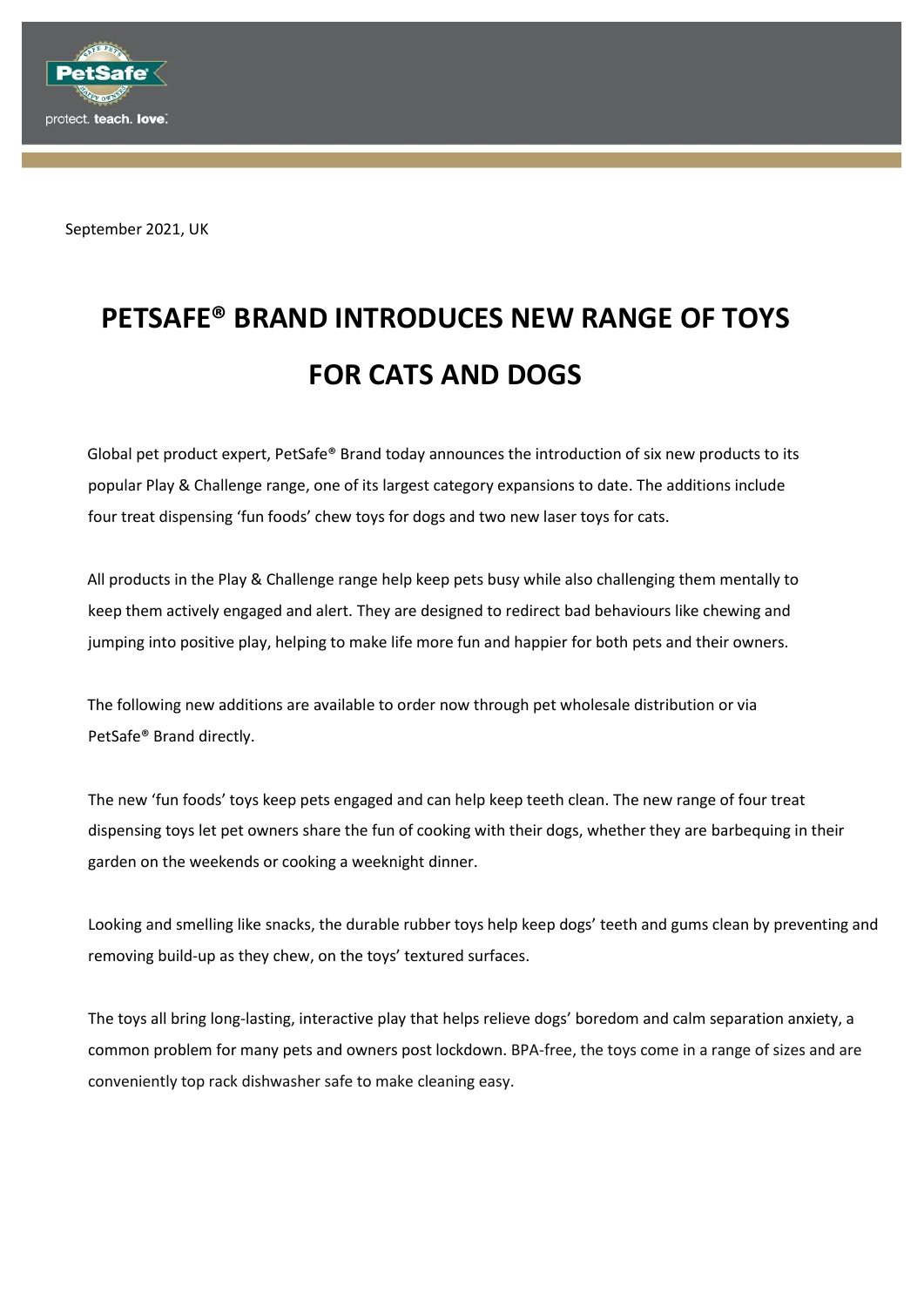**[Chompin' Chicken Treat Holding Toy, RRP from £8.99](https://uk.petsafe.net/collections/treat-dispensing-dog-toys/products/chicken-treat-ring-holding-toy)** – while it is not advisable to give chicken bones to dogs, pets can have hours of safe playtime fun with this chicken-shaped toy. Treats can be added by unscrewing the end and adding on a treat ring and for extra tastiness they can smear nut butter or dog toothpaste in the outside grooves. To keep



dogs entertained for even longer, a treat ring can be slid through the grooves of the drumstick and after the rings have gone, the toy's chicken scent will keep dogs engaged.



**[Cravin' Corncob Treat Holding Toy, RRP from £13.99](https://uk.petsafe.net/collections/treat-dispensing-dog-toys/products/corn-treat-ring-holding-toy)** – this fun, cornshaped treat-dispensing toy is butter-scented and the bumps and bristles help keep teeth clean while chewing. Treat rings can be easily added by unscrewing the ends and sliding them on and owners can

smear nut butter or dog toothpaste on the corn kernels to lengthen playtime.

**[Slab O'Sirloin Treat Holding Toy, RRP from £9.99](https://uk.petsafe.net/collections/treat-dispensing-dog-toys/products/treat-ring-holding-toy-steak) –** this beef-scented, steakshaped toy lets owners add up to two treat rings to its refillable SnapFit™ treat-holding cups and owners can smear food or toothpaste into the grooves on the back of the sirloin to keep their dog entertained even longer.





As well as the BBQ products, the new range also includes the **[Frosty](https://uk.petsafe.net/collections/treat-dispensing-dog-toys/products/ice-cream-treat-holding-toy)  [Cone, \(RRP from £4.99\)](https://uk.petsafe.net/collections/treat-dispensing-dog-toys/products/ice-cream-treat-holding-toy)** – an ice cream shaped rubber treat toy that helps dogs cool down while keeping them entertained. The toy holds dogs' favourite frozen treats like flavoured water, broth, peanut butter, yoghurt or even wet food for a slow feed option. With its vanilla scent, the toy will

keep dogs coming back for more even once the freezable treats have been eaten.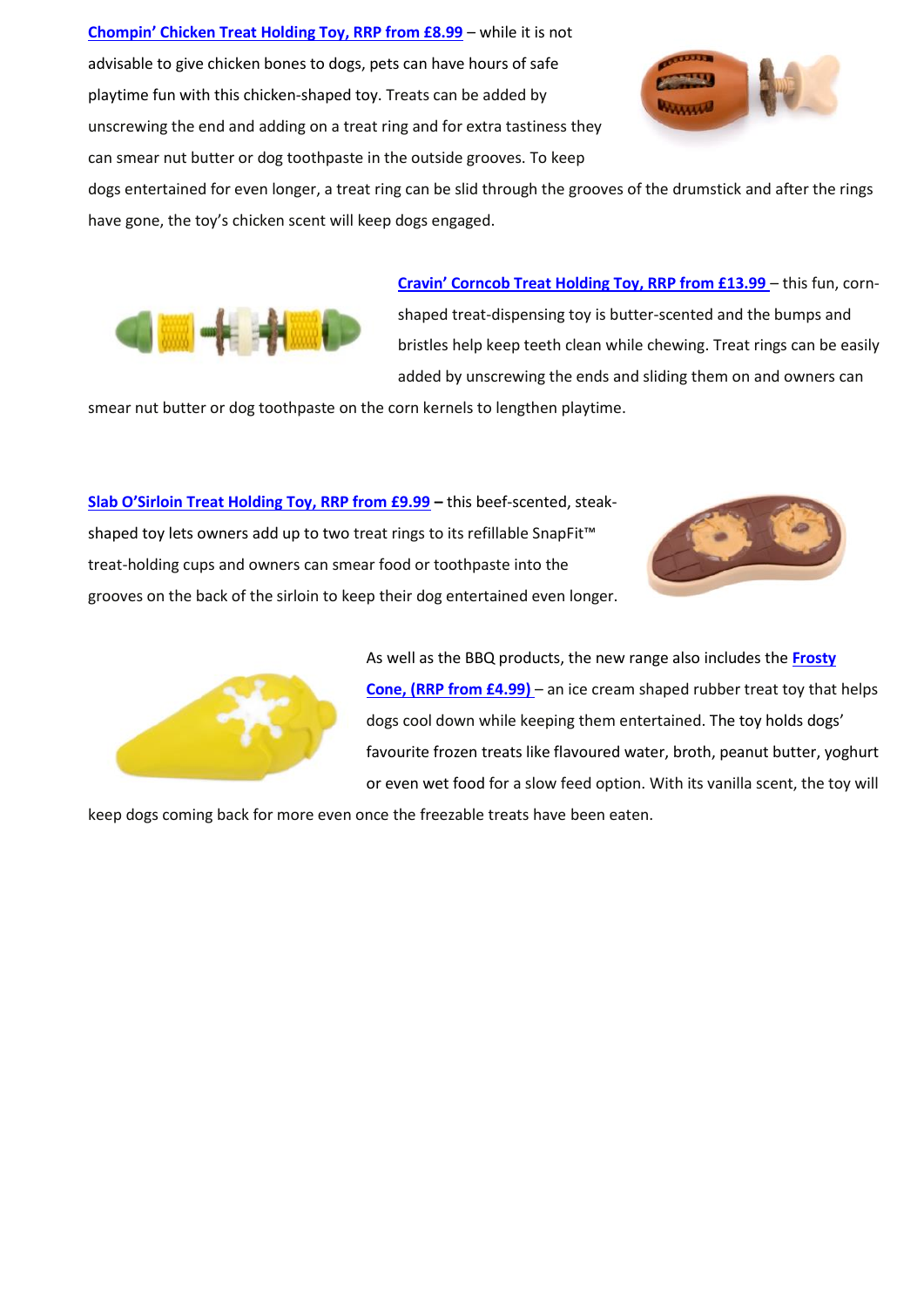### **Electronic play for cats**

As well as the new dog range, PetSafe® has also introduced two exciting new laser toys to make playtime even more fun for cats.

**[Zoom Automatic Laser Light, RRP £26.99](https://uk.petsafe.net/collections/cat-toys/products/zoom-laser-toy)** – this hands-free toy provides felines with twice the amount of fun with its two darting red dot lasers that rotate 360 degrees. Cats are instantly attracted to the lights and multiple cats can chase the dynamic patterns the toy creates. As it operates with minimal electronic sounds, even the most timid of cats can enjoy the toy, which features the safest laser available for cat play. The Zoom also shuts off after 15 minutes to prevent cats from becoming over-stimulated.





**[Laser Tail Automatic Laser Light, RRP £20.99](https://uk.petsafe.net/collections/cat-toys/products/laser-tail-automatic-laser-light) –** this mobile automated laser toy moves around the floor randomly, while its laser 'tail' follows behind and creates patterns that are visually interesting to cats. The toy always moves away from the laser to ensure the cats are the ones creating the chase. Like the Zoom toy, it features the safest laser available for cat play and automatically shuts off (after 10 minutes of play time). It also cleverly navigates out of corners and

from underneath furniture.

Rob Steele, Marketing Manager, PetSafe® Brand, said: "Our Play & Challenge range is one of our best performing categories and we're excited to be adding to the range with a set of products we're confident both dog and cat owners will love. As pet parents begin to spend increasing amounts of time away from their pets post lockdown, finding new ways to keep pets active and engaged has never been more important and we're looking forward to hearing our customers' feedback on the range."

# **[petsafe.com/UK](http://www.petsafe.net/UK)**

**ENDS**

## **NOTES TO EDITORS**

### **Contact:**

For additional information, images and queries, contact Toast PR via Nicola Ennis - 0870 094 8032 / [nicola@toastpr.co.uk](mailto:nicola@toastpr.co.uk) or via Rob Steele, PetSafe® Brand (Radio Systems) [rsteele@petsafe.net](mailto:rsteele@petsafe.net) 07850 206534.